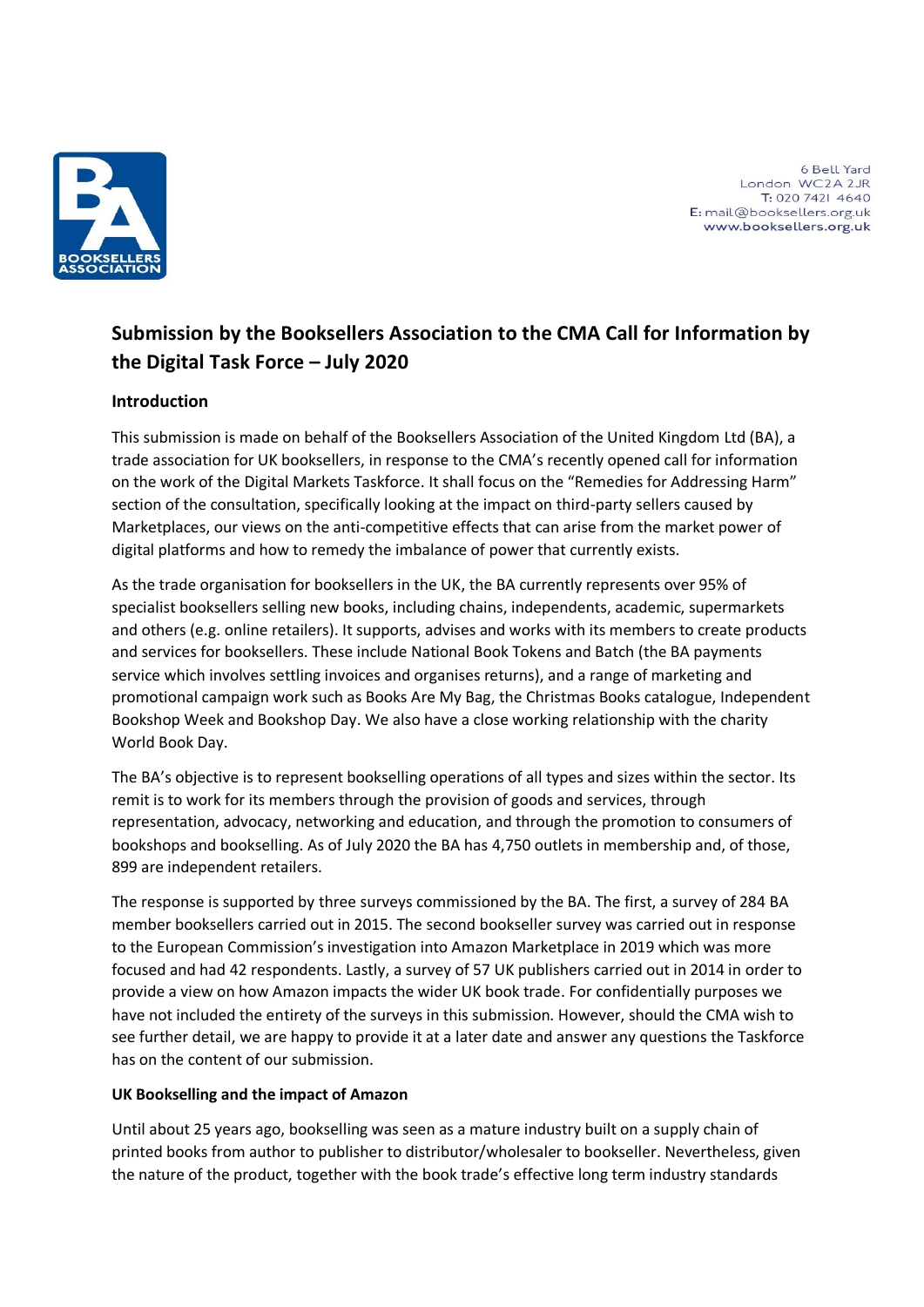(e.g. the International Standard Book Numbers which identify uniquely each individual title) and extensive descriptive cataloguing and metadata, the sector was the first to take off online and became a trailblazer for multichannel retailing. Following an explosion in the use of the internet the balance between buyers and sellers shifted.

This has further accelerated during recent months due to the impact of COVID-19 and the lockdown measures put in place which discouraged customers from visiting their local high streets. Despite reports in the media that book sales across the board have increased, our membership (particularly small independents), saw turnovers drop to around 20% of normal at the beginning of lockdown compared to the same period last year. Although most of our members have managed to set up online operations since the pandemic began, many are not yet able to trade efficiently in that manner. Consequently, this points to Amazon being the beneficiary of the majority of the increase in book sales that the UK has experienced during lockdown due to its already dominant online market position.

With the number of bookshops expected to fall in the UK, as part of the retrenchment of retail post-COVID, the BA is very concerned about the state of the high street. It cannot be in the consumer interest if communities do not have access to a local source of books adapted to that community's needs. Many publishers, as the BA understands it, share its concern about the concentration of market power in book retailing. This continuing consolidation of the dominant online seller will clearly, having occasioned the removal of most of the competition, create the power and potential to restrict consumer choice and raise prices. Over 200 bookseller respondents to our 2015 survey cite Amazon as cause for competition in print books to be unbalanced and 64% of them believe that Amazon is the sole cause. One commentator puts it aptly:

*"Over the last five years the book market in the UK has moved to a majority of sales being made via the Internet (and one dominant player in that medium). This has had an effect on the high street, but also on access to the market online for those booksellers who wish to use multiple channels. Use of third party platforms to access traffic is not unusual – and indeed oft cited as evidence of competition online, e.g. that marketplace sellers trade well – however these seller's operations are used to consolidate the dominant player's own control of the market, and restrict direct communication with customers in that context. It also has other outcomes such as price control and product restriction – e.g. it gives the platform owner access to data which is not available to sellers or competitors about pricing and consumer behaviour, plus they control the catalogue and merchandising (often charged out to publishers) which subsequently controls access to books. This dominance within channel pivots upon control of access to customers, something which is unique to online as opposed to the High Street."*

The danger to consumers and society in the way Amazon conducts its business is summarised succinctly by a respondent to the BA's Survey in the following terms: "Eventually, those consumers who love Amazon will see […] the effect they have on other booksellers (closing) publishers (merging and folding) and consumers (with higher prices and a smaller range)."

Amazon started trading as an online retailer of books but has since morphed into a company unparalleled in scope and scale of its activities. Amazon's sales of print books in the UK amount to around 50% of all print book sales but Amazon's sales of print books account for 70 – 80% of all print books bought online. In relation to e-books, its share is higher at around 90% of e-book sales. Sales of print books still make up around 10% of Amazon's revenue. Amazon also owns a number of online book selling platforms like The Book Depository and AbeBooks which would make its market share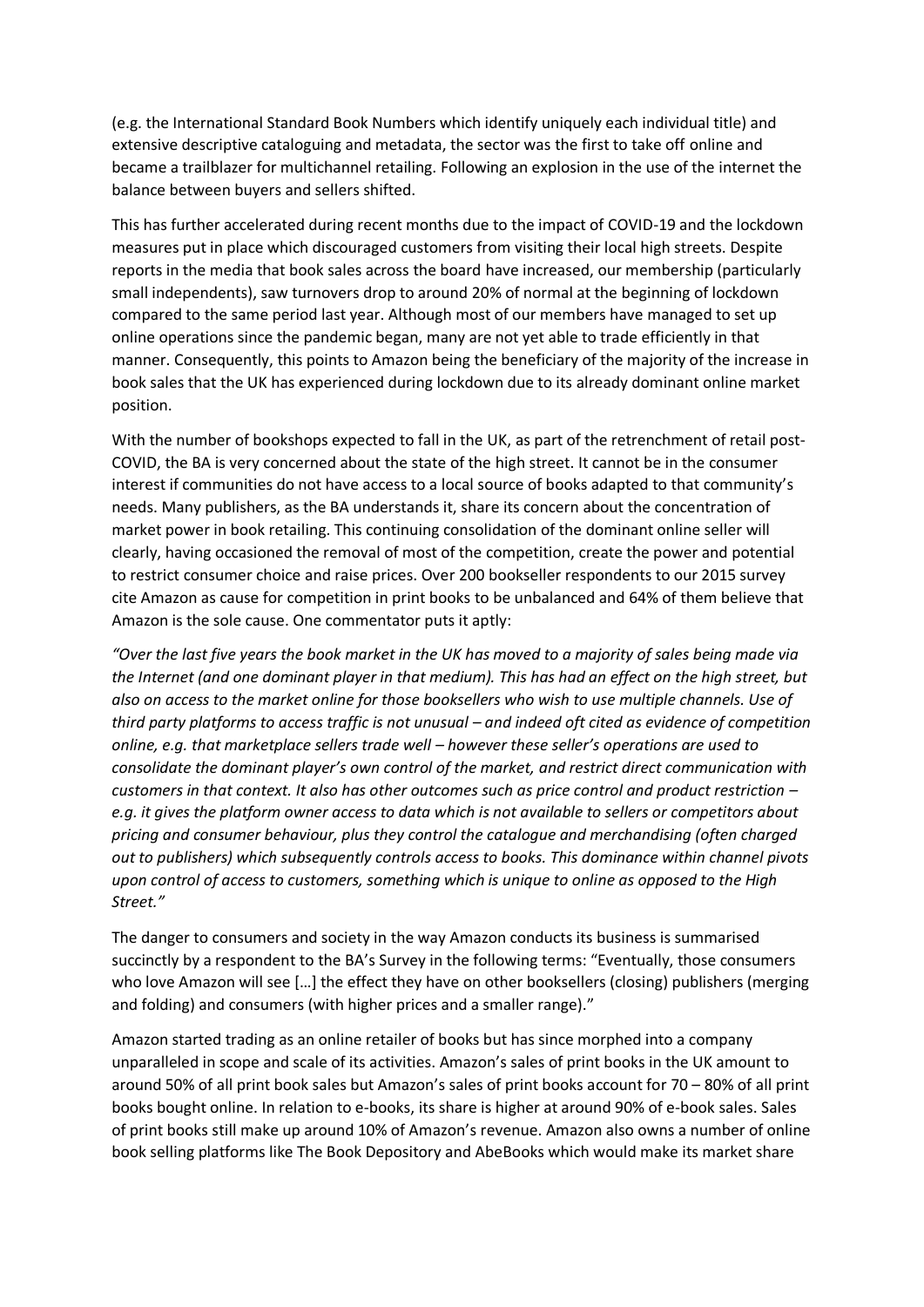of print book sales higher still. In 2017, in the UK alone, Amazon's sales of print books brought in over £360 million revenue.

## **Amazon Marketplace And The Buy Box**

In 2000, Amazon introduced a service called Amazon Marketplace that allows third party businesses to sell used and new books, CDs, DVDs and other products alongside products listed on the Amazon website.

According to Amazon's 2018 SMB impact report, more than \$160 billion worldwide sales were made by global Marketplace sellers on Amazon representing about 58% of Amazon's global sales. 3.3 million new third-party sellers have joined Amazon marketplaces worldwide since 01 January 2017 which equates to two new sellers every minute. 300,000 of those sellers relate to the UK marketplace. Benefits of the service from the perspective of its sellers is most significantly access to Amazon's enormous customer base. Marketplace sellers pay a sales commission depending on the goods category they sell (often 15%) and, in some cases a fee for using the marketplace.

Sellers can also choose to use Amazon's Fulfilment by Amazon ("FBA") service whereby they send their products to an Amazon Fulfilment Centre which are stored until they are dispatched by Amazon, who take case of the picking, packing and delivery, upon sale. All FBA offers are listed as "Fulfilled by Amazon", eligible products also get the "Prime" badge and there is an increased chance of winning the Buy Box

The Buy Box refers to the white box on the right hand side of the Amazon product detail page, where customers can add items for purchase to their basket. It is important where different resellers are selling the same product. To get a sense of how important the Buy Box is for sellers, it is estimated that 82% of sales go through the Buy Box, and that percentage is even higher for purchases on mobile phones because the list of other third party sellers on mobile phones is even less visible. Even sellers who have a lower retail price will be concealed by not having won the Buy Box.

Amazon is elusive about what affects a seller's eligibility to win the Buy Box and there are no transparent criteria for sellers to aim at. Eligibility to win the Buy Box is at the absolute discretion of Amazon. It appears to be linked to performance as a seller but Amazon does not reveal what this means. It used to be that a seller must have Featured Merchant Status to be eligible to win the Buy Box, but that term was replaced with "Buy Box Eligible Status" by Amazon in December 2018.

It is understood that in order to obtain Buy Box Eligible Status, a seller must first become a "Professional Seller" by paying a monthly subscription fee of £25 to Amazon as well as closing and commission fees. Amazon then assesses fluid metrics including the following to determine whether to grant Buy Box Eligibility Status and / or the Buy Box to a seller:

- Order defect rate based on customer feedback, A to Z guarantee claims and chargebacks;
- Availability and shipping time;
- Fulfilment method Amazon heavily promotes its FBA sellers;
- Volume of sales; and
- Customer service record.

In addition to these metrics, pricing is also considered by Amazon when deciding which seller to award the Buy Box for any given product. However, pricing is not the sole criteria. Pricing need not be the lowest but it must be competitive and Amazon review the total price charged to a customer by a seller, e.g. the price of the product plus any shipping costs.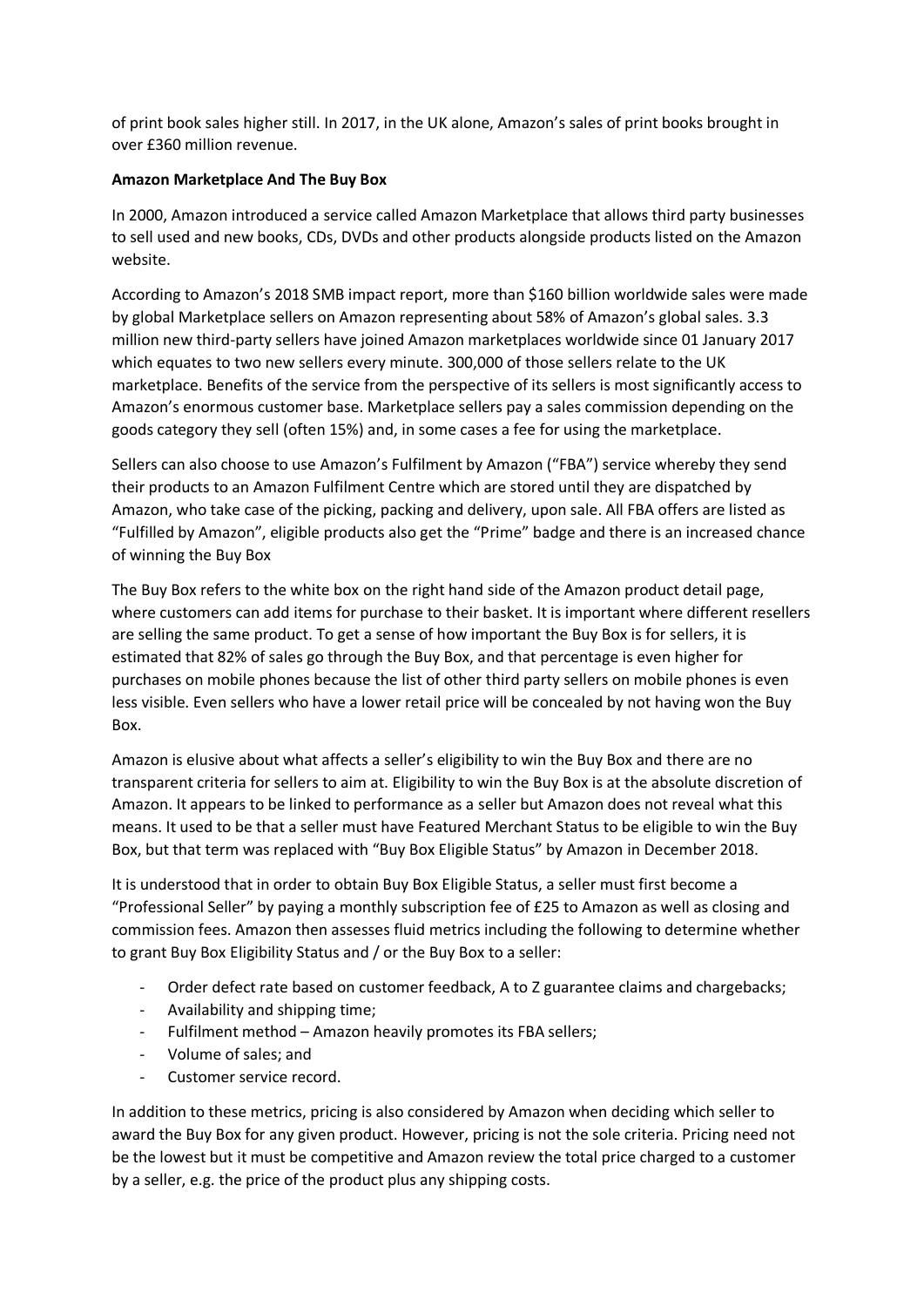### **Bookseller's Concerns Relating to Marketplace**

We have listed below some examples of the competition issues that booksellers have faced when using the Amazon Marketplace platform based on our survey responses. However it is also important to note, that due to the overwhelming dominance of Amazon in this sector and the numerous allegations of abusive practices by the firm, a number of booksellers have told us that they are afraid of speaking out against Amazon in relation to its Marketplace. So while the issues listed in this response help to paint a picture of the issues retailers face when using the platform it should be noticed that there will be elements of the story missing as booksellers fear being identified and punished by Amazon for speaking out.

## Relating to its conflict with Amazon's role as a retailer:

*"We have put a lot of effort into sourcing DELETED: BUSINESS SECRETS (this specialism is the reason we are still open). We have to sell our unique books on Amazon as well because many consumers now look for books nowhere else online. Therefore, the only way to reach a bigger UK market is to use Amazon marketplace. It is a problem because Amazon don't reward you for selling there: if you do well, they end up stocking your products themselves. If this online business folded we would fail, because shop traffic is decreasing" [Booksellers Survey 2015]*

## Relating to its use of information:

*"We used to sell on Amazon Marketplace but it was too much about algorithms for Amazon's benefit than selling books, you could spend your life obtaining good star ratings"* [Booksellers Survey 2019]

*"I note that the books I sell most are then promoted by Amazon or other sellers as "prime". The fees to be on marketplace are already significant on top of the percentage they take. The books are nonetheless priced competitively. To then need to sign up to further (like Fulfilled by Amazon) means fewer profits just to be seen in searches. Further, no matter how many years active unless part of their programs I always seem to show up as "new"."* [Booksellers Survey 2019]

*"We were excluded from the site for about 6 months with regard hitting a metric – We addressed the issue but found it very difficult to speak with anyone with authority to reinstate us. Finally, by resort to our MP we were able to get back on line."* [Booksellers Survey 2019]

*"A few years ago after they went to Europe I was asked for a copy of my passport. I complied as I felt everyone knew my details but then I was asked for very personal details like who were my beneficiaries. Can't remember the rest! Was so angry. I refused and within 10 minutes every book I had listed was removed as was I as a seller. I have lost out but I refuse to be part of such a business."*  [Booksellers Survey 2019]

*"They started asking for sensitive information about the business which we not willing to confide"* [Booksellers Survey 2019]

### Blocking sellers / products:

*"We publish occasional books and when they are "not yet published" Amazon lists them was 'unavailable' and blocks our listing until THEY have copies, so we are unable to solicit pre-orders through our listing and misleading information is given to the public by Amazon."* [Booksellers Survey 2019]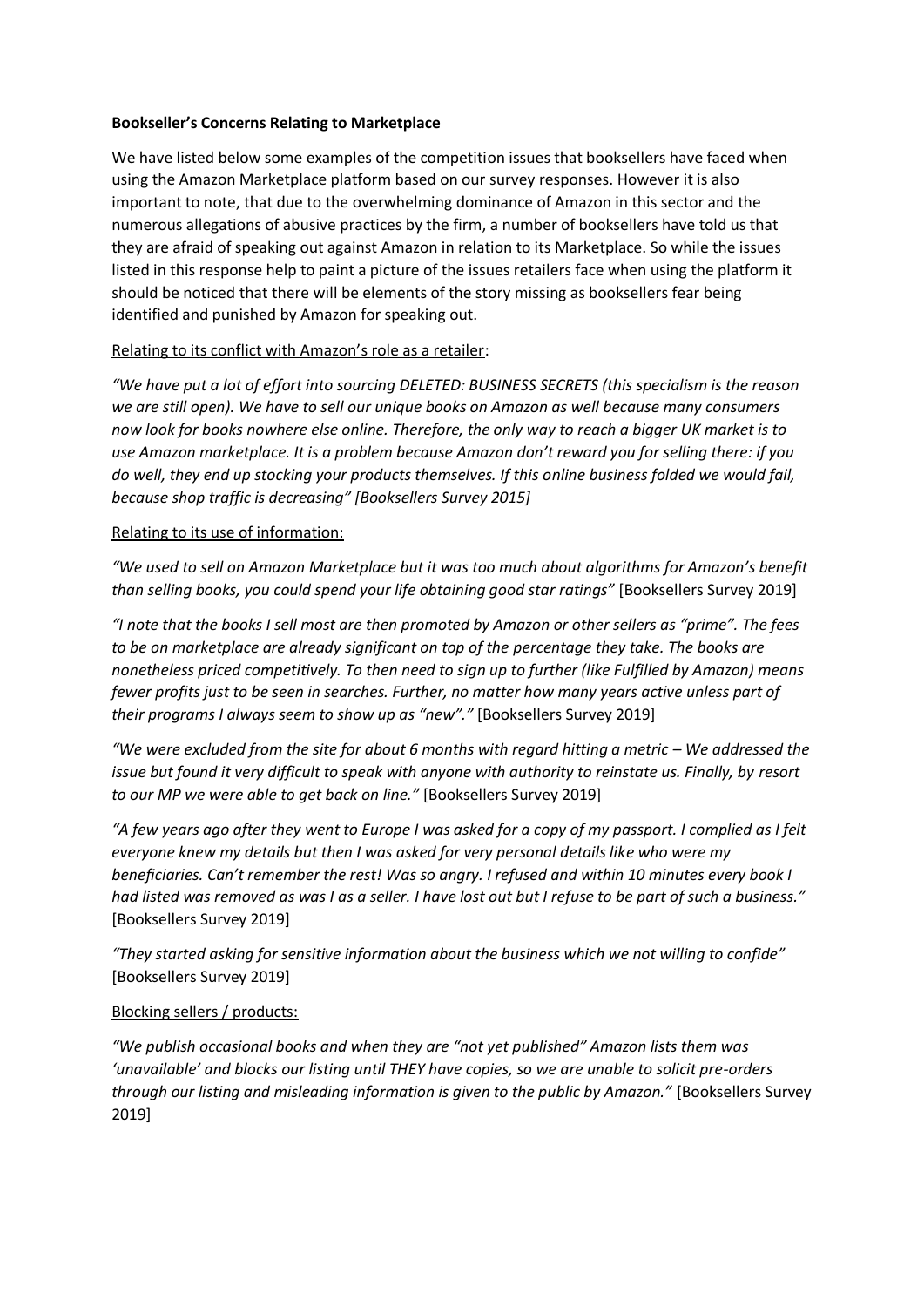*"(1) Threats of suspension over Christmas if we do not meet certain unspecified criteria. (2) demands for supplier invoices for popular DVDs and CDs with the threat that if not supplied we will be blocked from selling those particular products."* [Booksellers Survey 2019]

*"After a number of years successfully selling via Amazon Marketplace with high customer ratings we were told our Seller account would be closed down. This was about 2 years ago. Although there was some sympathy from the first level of customer services, there was never any explanation of the reasons for closing our account from 'higher up', including appeal direct to Jeff Bezos."* [Booksellers Survey 2019]

One established BA member had its entire marketplace account arbitrarily suspended because of its listing of Amazon's own individual self-published print on demand titles which Amazon itself also lists. Amazon suspected counterfeiting and / or intellectual property infringements in relation to a tiny fraction of its own self-published titles and cited this as the reason for suspension of the booksellers' entire marketplace account preventing any sales by that member on marketplace for the period of the suspension. There has been some coverage of Amazon's struggles to control these issues in its published titles. Amazon, however, continued to list the print on demand titles itself despite the suspicions of counterfeiting and / or intellectual property infringement.

It is noted in the Bundeskartellamt decision in Germany, that Amazon's terms and conditions reserved an unlimited right to immediately terminate contractual relations with sellers and they use this at an alarming rate (the decision notes that 250,000 accounts were permanently blocked on the German marketplace in 2018 and 30,000 accounts were temporarily blocked) and that, following the decision, ordinary termination of an account will require 30 days' notice. However, Amazon still retain the right to terminate immediately if they suspect counterfeiting or intellectual property breaches and use these concerns as a guise to terminate marketplace accounts disproportionately and abusively at great detriment to the sellers affected. There was no reason, for example, that the suspension referred to above could not have been limited to the specific titles in question or even to all of the members individual self-published print on demand titles rather than affecting its entire catalogue.

# Other:

*"Removing Next Day shipping options. Taking advantage of Prime membership to undercut seller prices"* [Booksellers Survey 2019]

### **Abusive Practices**

As outlined above, there are countless examples of abusive practices by Amazon. Since the start of the COVID crisis, Amazon's market dominance has increased substantially and the dangers for the future of booksellers and publishers are such that unless action is taken to constrain Amazon's anticompetitive behaviour in the market, Amazon's dominance in the market may be complete and unassailable.

In relation to Marketplace and the Buy Box, Amazon has the ability to bring independent retailers under its control. Its near monopsony power enables it to manipulate prices and to extract whatever fees it wishes from independent dealers who have no option but to use Marketplace if they wish to remain in business

In addition, the operation of Marketplace and Buy Box give Amazon access to the price information and sales activity of all competitors in a particular market. Amazon then has the ability to choose whether or not it wishes to compete or whether it is in its commercial interest merely to exact an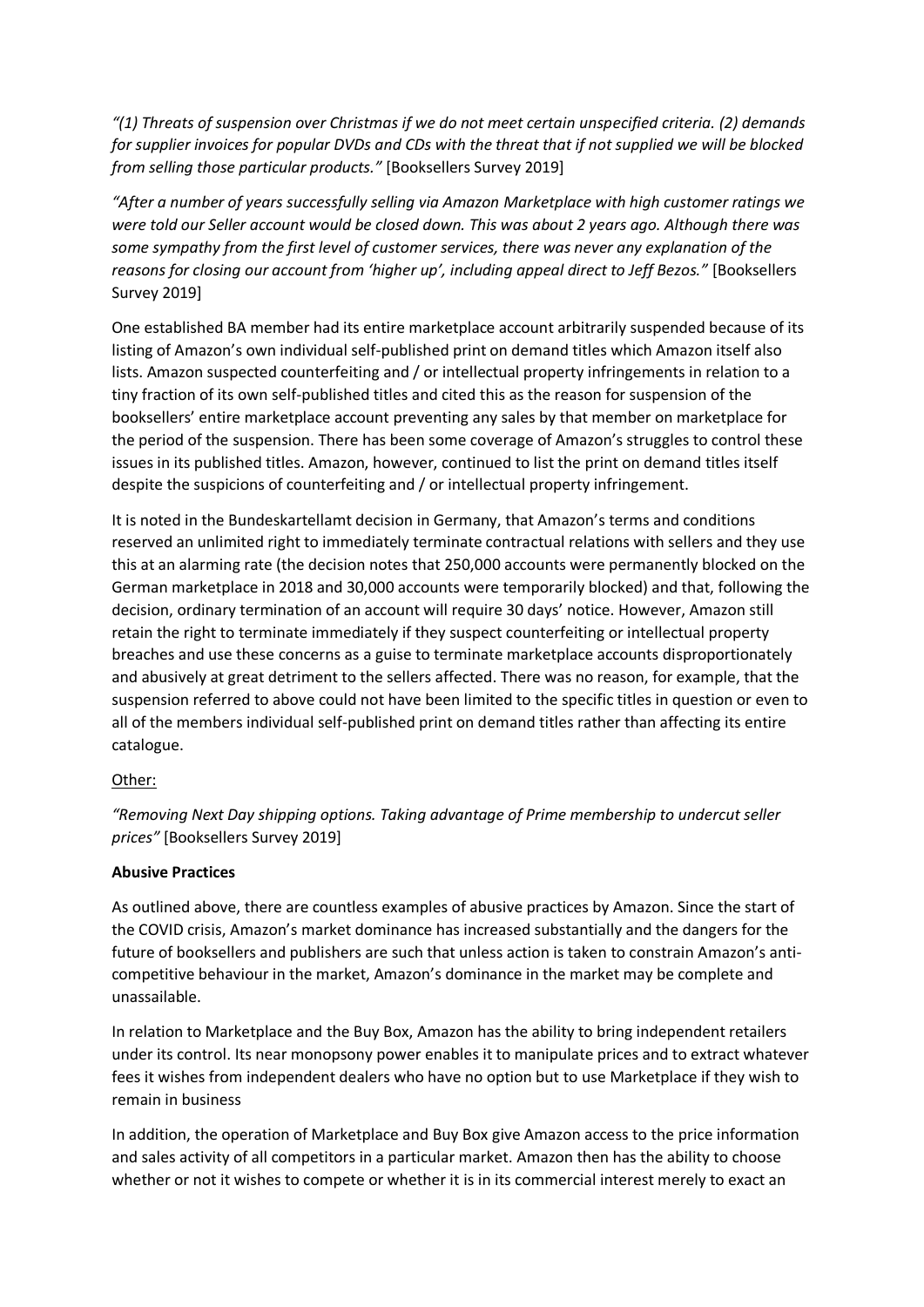inflated fee from the independent retailer using its services. If Amazon chooses not to stock a product and instead offer it via a third party seller, due to the access it has to that third party seller's sales volume data Amazon can choose when it becomes commercially viable for it to stock the item at which point the third party seller is discarded. This represents a clear conflict of interest in Amazon's operation as a marketplace platform and as an online retailer.

As put by the American Booksellers Association, the BA's equivalent in the USA, in a Submission to the US Federal Trade Commission in December 2019 on the subject of unfair competition, "Amazon leverages the interplay between the direct retail and platform sides of its business to maximise its dominance over suppliers". As Amazon extracts more fees from suppliers, it reduces their ability to invent and develop new products. Meanwhile Amazon is rapidly expanding its own product lines, using the trove of data it gathers from its platform to understand its suppliers' industries and compete directly against them.

The practice of Amazon to use sensitive data from independent retailers for purposes designed to expand its market dominance is a thread which runs through all the abuses identified above in addition to Amazon's practices in the operation of its Marketplace and in the operation of its "Buy Box" system.

The BA believes that Amazon's use of sensitive data from independent retailers who sell on its Marketplace is in breach of competition rules. Amazon's use of such sensitive data goes well beyond the operation of Marketplace, but is an integral part of Amazon's core strategy in acquiring a dominant position in all aspects of the consumer retail market. Addressing the abuse of data in one area of Amazon's activity will not resolve the competition issues which arise unless applied across the board. However, the scale of Amazon's practices are wider than the issue of Marketplace and Amazon's use of the sensitive data of sellers on Marketplace. Competition law concerns in relation to abusive conduct arise in relation to the online sale of books and eBooks. Amazon has a position approaching superdominance in relation to online sales of print books, with an estimated UK market share of 70-80% and has an even higher estimated UK market share of 90% in relation to sales of eBooks. In relation to both of these markets it is arguably guilty of predatory pricing and exercise of monopsony power. In the BA Survey 2014, 86% of surveyed publishers took the view that the competition authorities should investigate the print book market and 74% believed the print market was skewed because of the domination of Amazon. Furthermore, 48% of publishers though that Amazon may well have sold print books below cost.

### **Conclusion and Next Steps**

Given the self-evident fact that Amazon holds Strategic Market Status (SMS), we believe there should be mandated data separation to limit organisations', such as Amazon's, ability to leverage that market status. This could involve the CMA and Digital Markets Taskforce deciding to intervene in the market and to recommend full ownership and operational separation between Amazon Marketplace and the rest of the Amazon business. This should go some way to putting an end to Amazon abusing its market position to the detriment of independent retailers, including booksellers, on its Marketplace. This remedy is entirely in keeping with the three principles of the Task Force's remit – fair trading, trust and transparency and open choices.

In relation to the proposed enforceable code of conduct for SMS firms, we have no objection to this in principle. The principles of the code set out in the report from the Digital Competition Panel look to encompass the main issues that impact booksellers. However the arbitration of disputes arising from SMS firms diverging from the Code should be speedy as delays would have a huge impact on